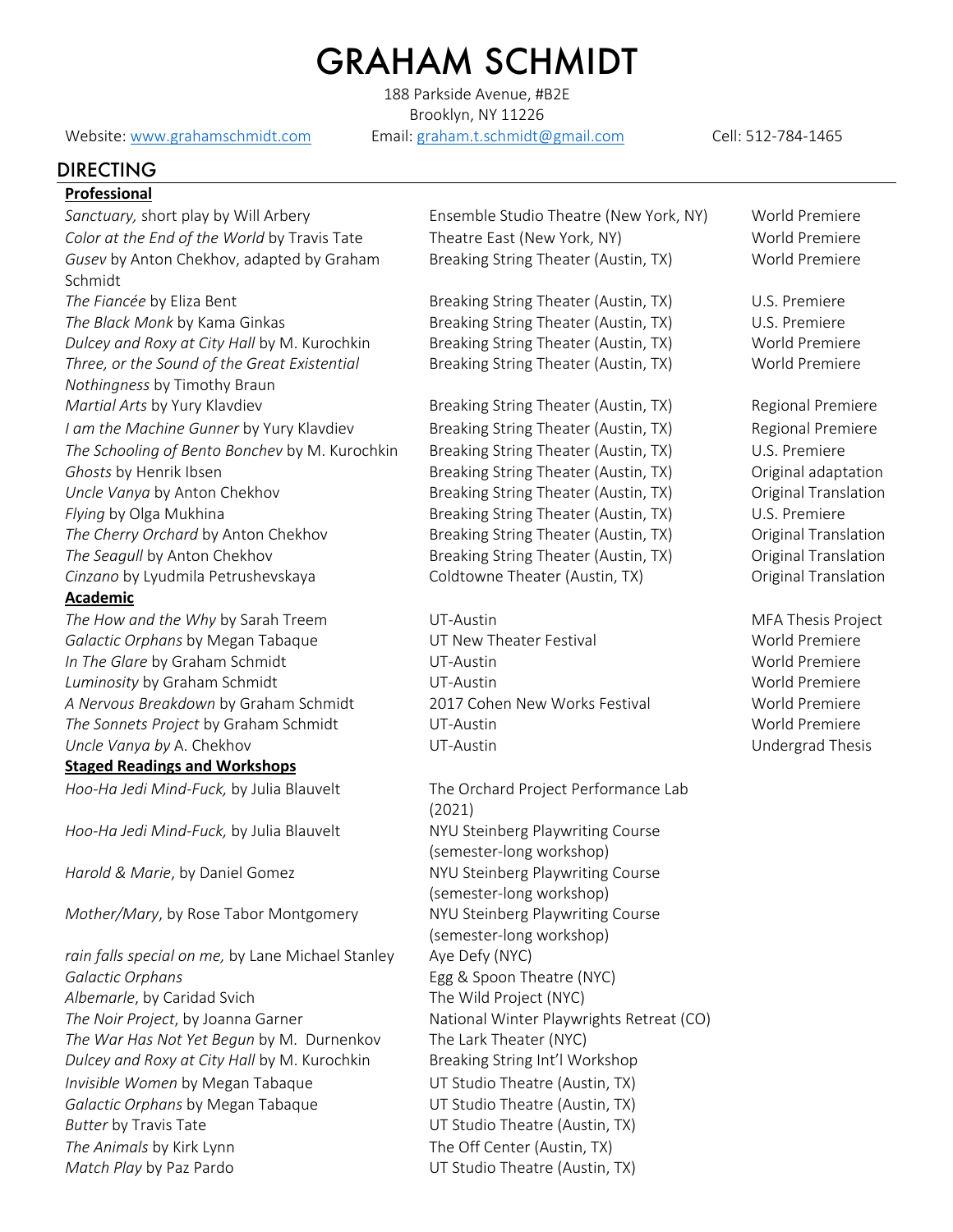#### **Assistant & Associate Directing**

| Cambodian Rock Band, by Lauren Yee                                   | National Tour (Associate Director)<br>Signature Theatre (Assistant Director) | Dir. Chay Yew                          |
|----------------------------------------------------------------------|------------------------------------------------------------------------------|----------------------------------------|
|                                                                      | La Jolla Playhouse (Assistant Director)                                      |                                        |
| Mojada, by Luis Alfaro                                               | The Public Theater (Assistant Director)                                      | Dir. Chay Yew                          |
| In the Red and Brown Water by T. McCraney<br>The Diary of Anne Frank | The University of Texas at Austin<br>The University of Texas at Austin       | Dir. Robert Ramirez<br>Dir. Brant Pope |

## AWARDS, HONORS

Resident Artist Best Director, *Flying* Best Theatre Event, New Russian Drama Festival Austin Live Theatre Applause Award Best Original Translation, *The Cherry Orchard* B. Iden Payne Awards Best Director, *The Cherry Orchard* Austin Theater Examiner Award Top 10 Theatrical Wonders of 2012, *Ghosts* Austin Chronicle

National Winter Playwrights Retreat (Creede, CO) Austin Live Theatre Applause Award

## EDUCATION & TRAINING

M.F.A. in Directing, University of Texas (2018) Austin, Texas (2018) B.A., Plan II Honors Program, UT-Austin (2005)

## OTHER SKILLS

TEACHING (Teaching statement and directing, acting, playwriting syllabi available upon request): Brooklyn College BFA Acting program faculty member: Advanced acting workshop instructor or record since 2018 Brooklyn BFA Acting Class of 2020 & 2021 Showcase coordinator Goodman Theater Alone Together high school education program (summer 2020 & 2021)

DRAMATURGY: Currently serving as dramaturg for the world premiere of Travis Tate's *Queen of the Night* at Dorset Theater Festival, directed by Raz Golden.

NEW PLAY: New Play Development Coordinator, Egg & Spoon Theatre Collective. Pitched & spearheaded the 2021 Incubation Series, which comprises three developmental workshops for new plays by global majority writers.

PRODUCING: Founder, Artistic Director, Resident Director of Breaking String Theater Company (Austin, TX) from 2007 – 2015. Annual budget up to \$50k, up to 3 productions per year.

PERFORMANCE TRAINING: Shakespeare, neutral mask, Lecoq, Laban, Commedia, Balinese Masks, Clown, Suzuki, Viewpoints.

Studied Devising under Kirk Lynn, the Rude Mechanicals (Austin, TX), and Pig Iron Theatre Co.

MUSICAL TRAINING: Seven years musical performance experience (French horn) and advanced music theory.

### LANGUAGES:

Advanced Russian Basic German Basic Spanish Basic Czech